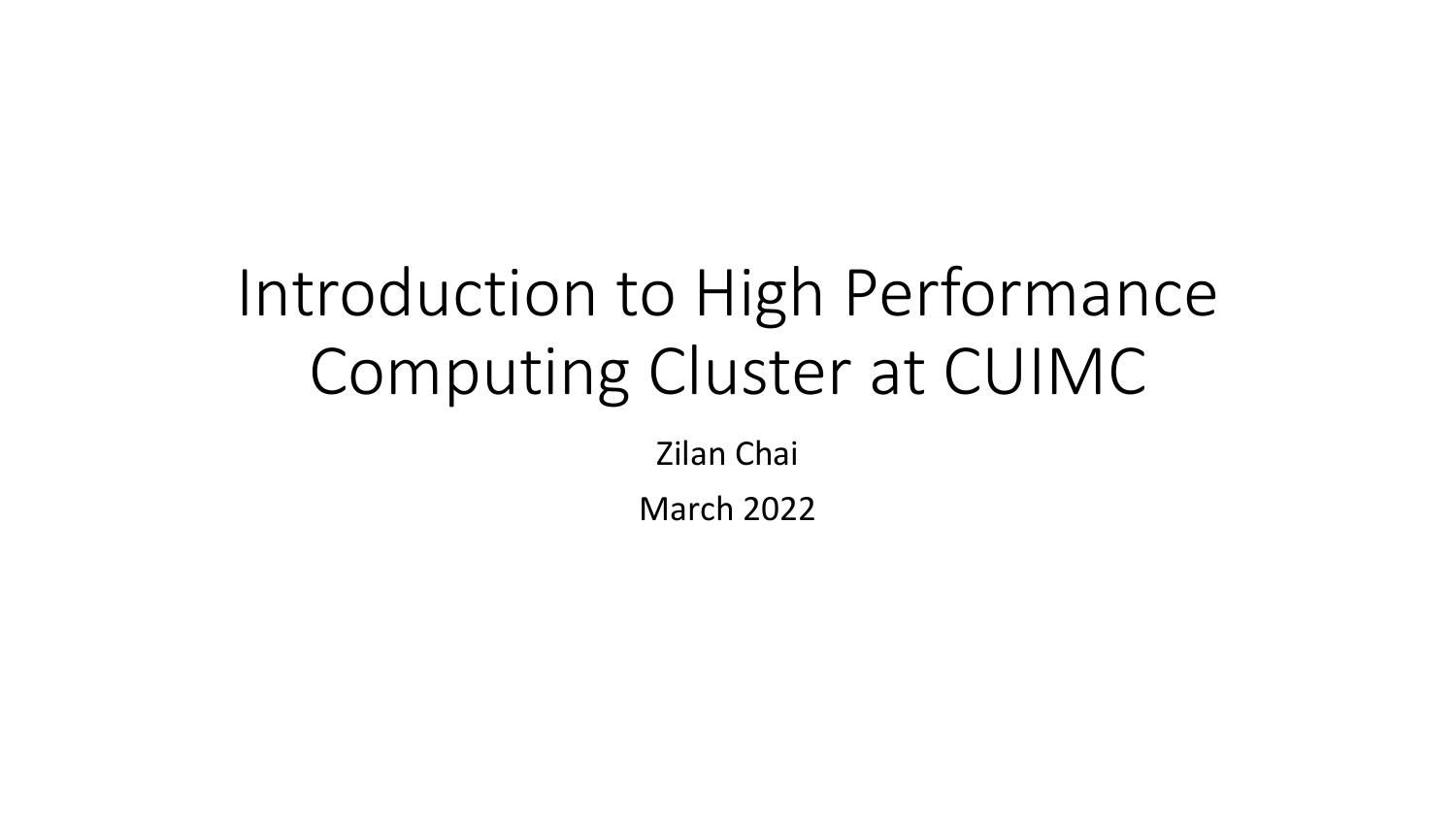## Overview

- Ø Access to HPC
	- Login
	- Linux command
	- Transferring files between local and HPC
- $\triangleright$  R version and installation of R packages
- $\triangleright$  Submitting jobs
	- qsub command
	- Example of a shell script
	- Parallel computing via multiple tasks under a single job
- ØCheck Cluster Usage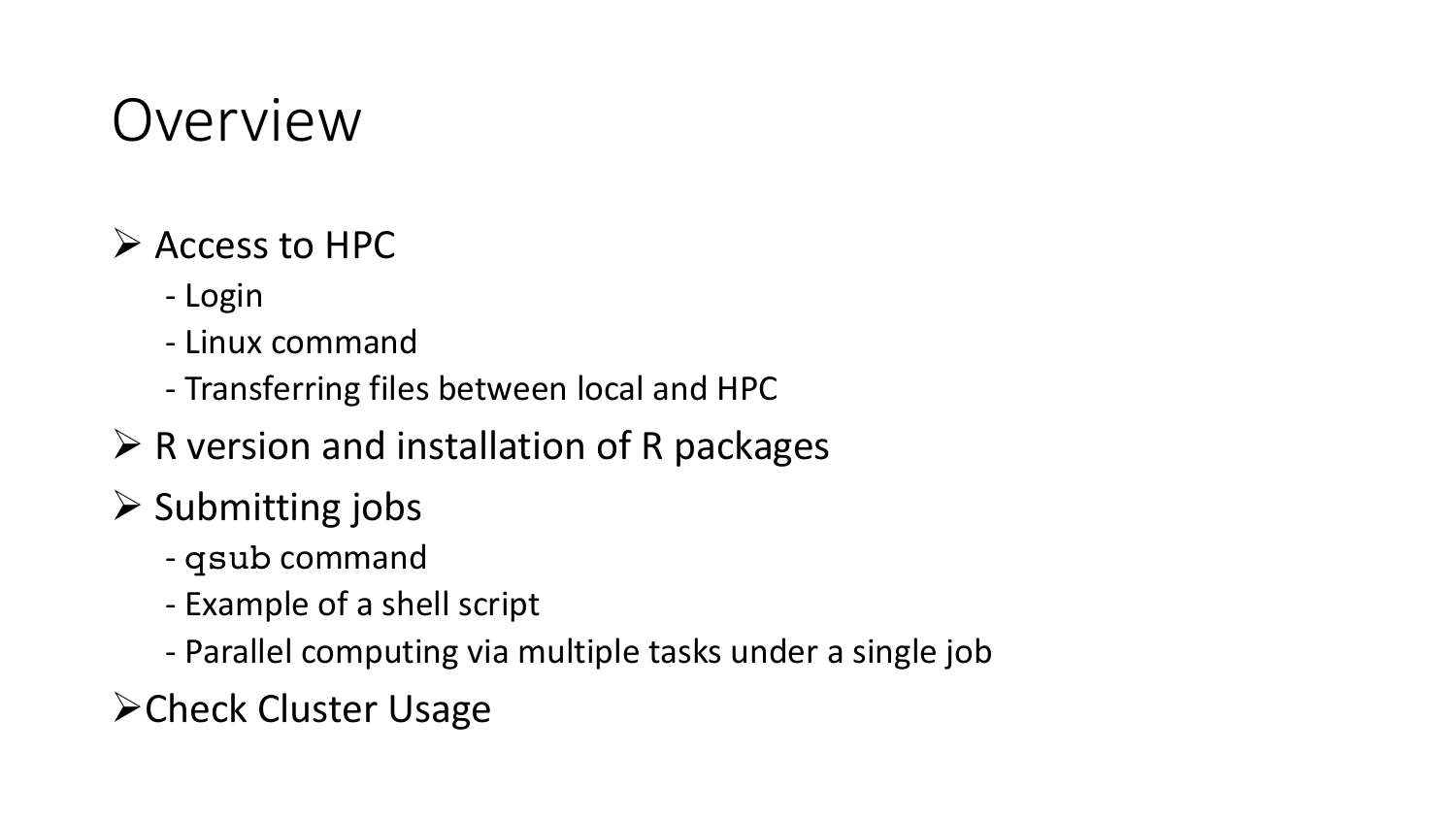#### Access to HPC

#### $\triangleright$  Contact HPC team to set up an account

https://www.mailman.columbia.edu/information-for/information-ter

#### $\triangleright$  Login through terminal ssh uni@login.c2b2.columbia.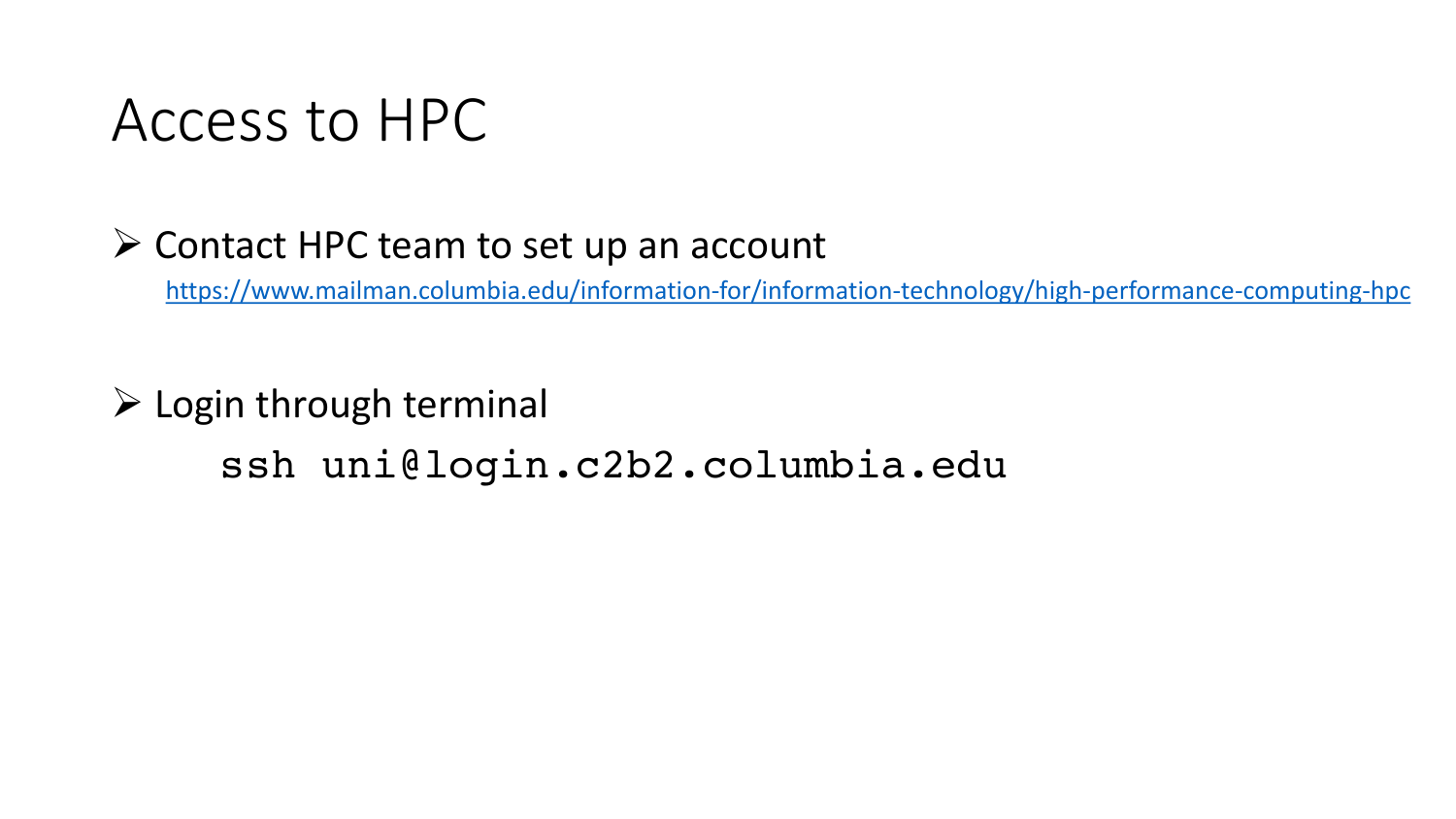# Basic Linux Commands

- cd cite directory
- cd . current directory
- cd .. go back to last folder
- $cd$   $\sim$  go back to root folder
- ls list everything under this directory
- ls -l list long
- man ls help with command
- q quit
- pwd pass working directory
- nano create file
- cat print content of file
- clear clear the screen
- mkdir create folder
- cp copy file
- vi view (exit the view mode: esc : q! enter)
- mv a.txt b.txt change file name from "a" to "b"

*Examples:*

cd /ifs/scratch/msph/biostat/zc2326

cd /ifs/home/msph/biostat/zc2326

*Note: all the jobs should be submitted under the scratch folder, not home.*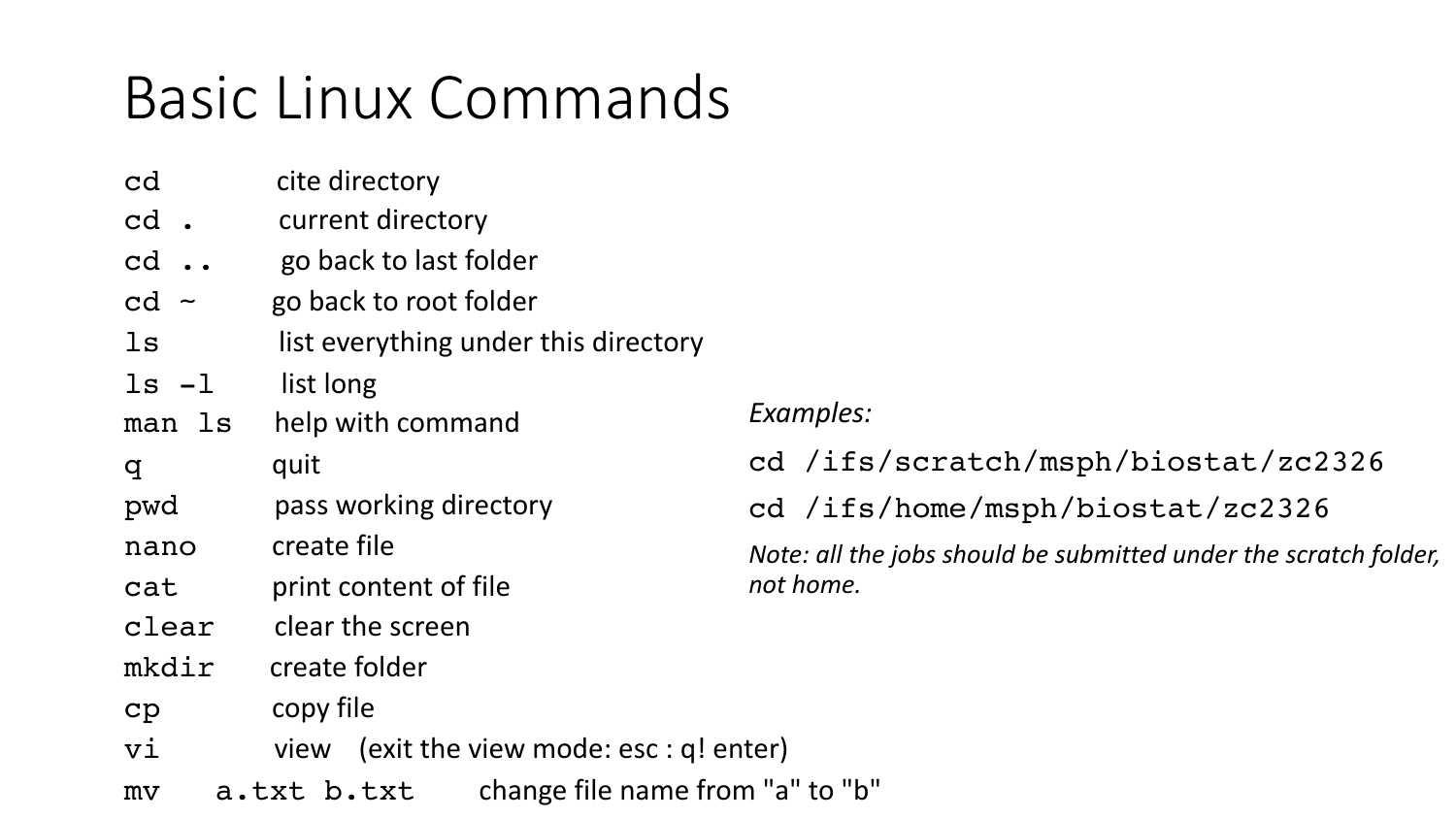# Transferring files between local and HPC

- 1. scp command
- 2. Mac OS cyberduck



- 3. Windows Winscp
- 1. scp command
- $\circ$  Transfer a file from your computer to the cluster

scp -r /local directory/filename.text youruni@login.c2b2.columbia.edu:/ifs/scratch/msph/biostat/youruni

o Copying files from cluster

scp youruni@login.c2b2.columbia.edu:/ifs/scratch/msph/biostat/youruni/JOBNAME\* /local directory

-r : Transfer Entire Folder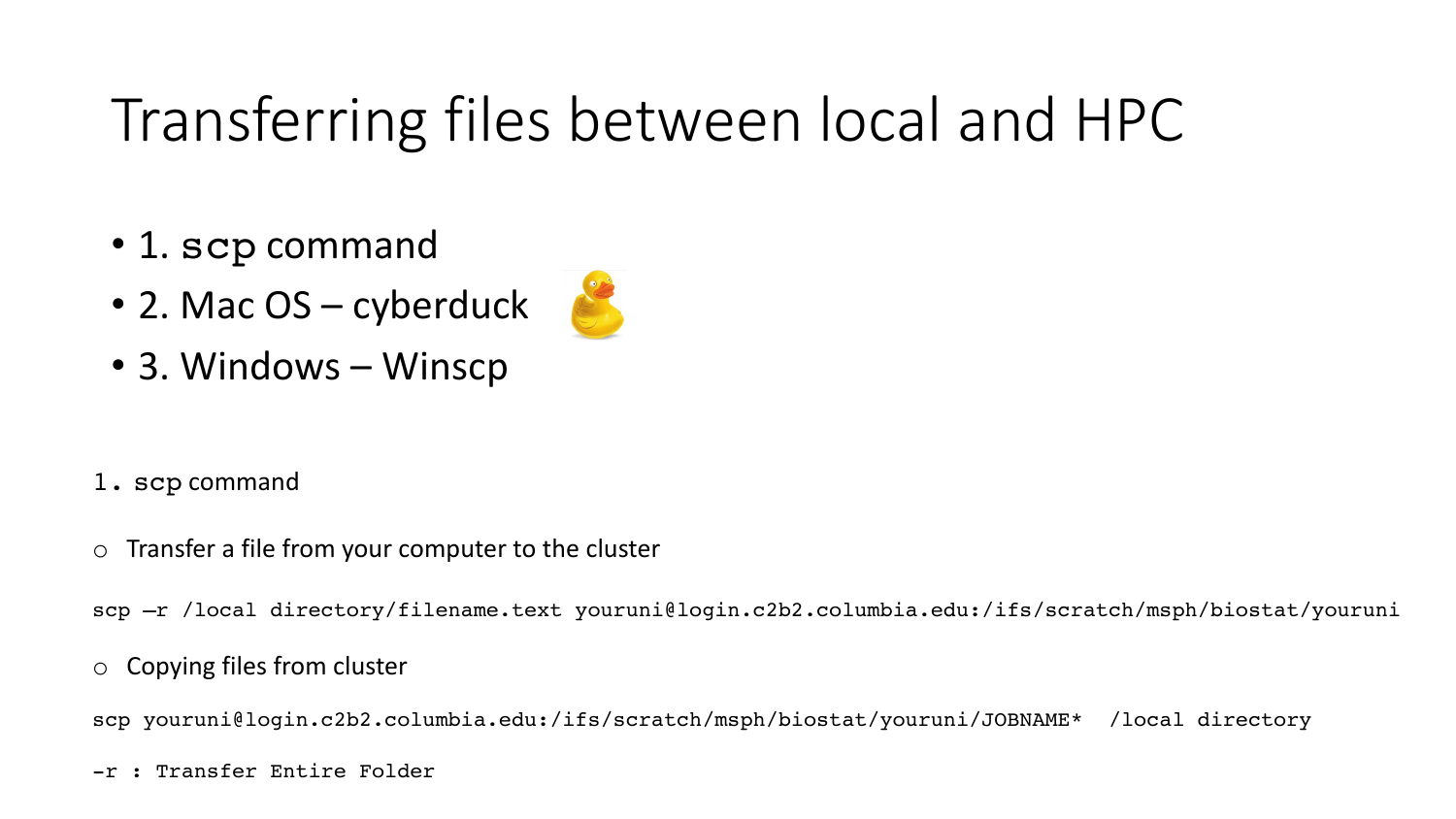### Mac OS – cyberduck



Open Connection, select "SFTP (SSH File Transfer Protocol)"

Server: login.c2b2.columbia.edu

Use uni and password to login.

| $\bigoplus$                                                                                                                                                  | Cyberduck                           |
|--------------------------------------------------------------------------------------------------------------------------------------------------------------|-------------------------------------|
| 0<br>$\mathbb{C}^+$<br>**<br>$\mathcal{C}_{1}$<br>$\checkmark$                                                                                               |                                     |
| Open Connection<br>Quick Connect<br>Action<br>Refresh<br>Edit                                                                                                |                                     |
| 钜<br>$\blacksquare$<br>$\circledcirc$<br>$\hat{\mathbf{v}}$<br>$_{\bigodot}$<br>◀<br>SFTP (SSH File Transfer Protocol)<br>$\hat{\mathcal{L}}$<br>$\triangle$ |                                     |
| Server:                                                                                                                                                      | Port: 22<br>login.c2b2.columbia.edu |
|                                                                                                                                                              | URL: sftp://login.c2b2.columbia.edu |
|                                                                                                                                                              | Username: youruni                   |
| Password:                                                                                                                                                    | Password                            |
|                                                                                                                                                              | Anonymous Login                     |
| <b>SSH Private Key:</b>                                                                                                                                      | $\Diamond$<br>None                  |
| Add to Keychain                                                                                                                                              | $\overline{?}$<br>Connect<br>Cancel |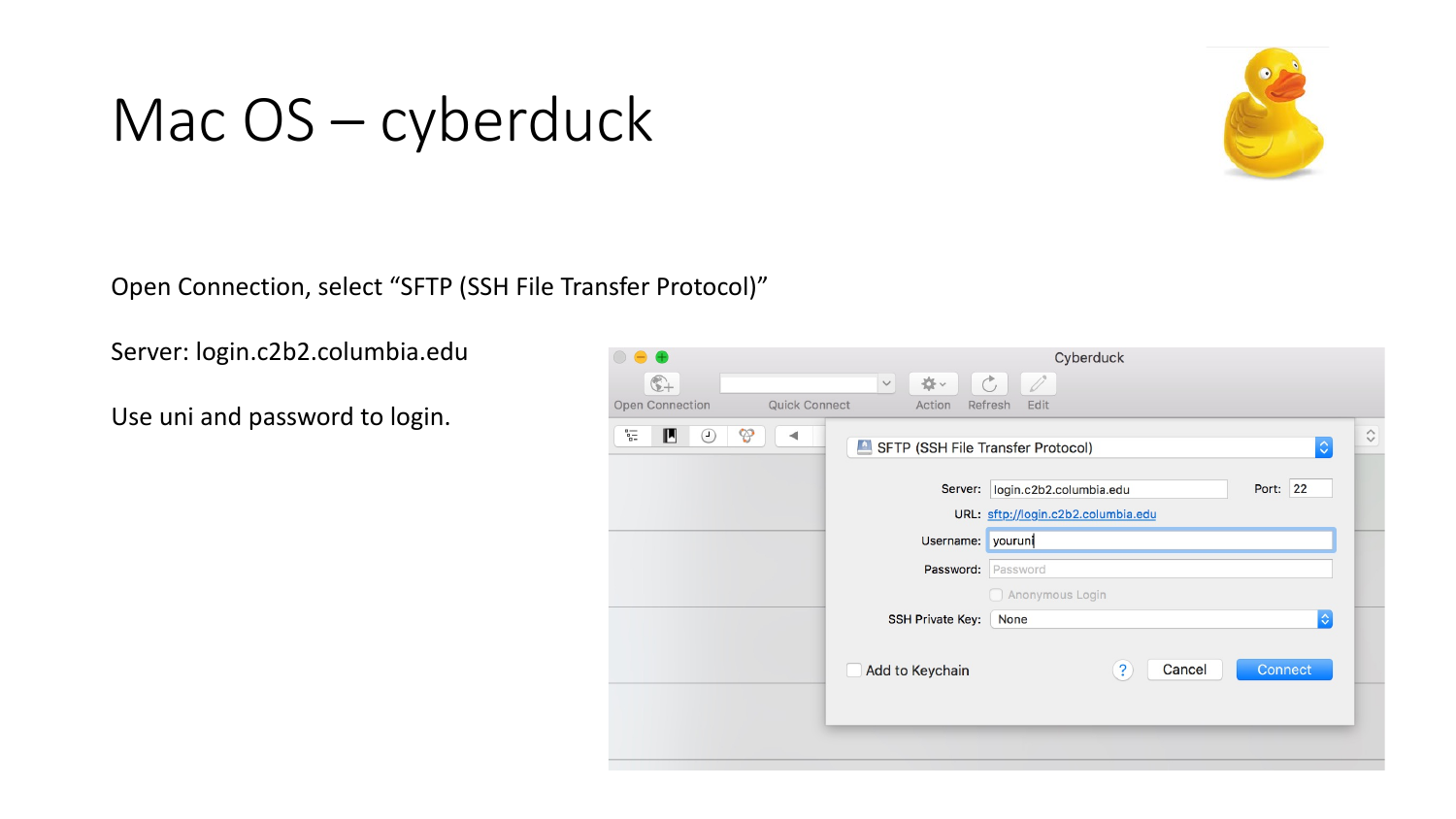# R version and installation of R packages

• Use R in cluster:

qrsh

/nfs/apps/R/3.6.0/bin/R

• Create a version specific directory in home directory to save R libraries.

R is free software and comes with ABSOLUTELY NO WARRANTY. You are welcome to redistribute it under certain conditions. Type 'license()' or 'licence()' for distribution details. Natural language support but running in an English locale R is a collaborative project with many contributors. Type 'contributors()' for more information and 'citation()' on how to cite R or R packages in publications. Type 'demo()' for some demos, 'help()' for on-line help, or 'help.start()' for an HTML browser interface to help. Type  $'q()'$  to quit R.

Copyright (C) 2017 The R Foundation for Statistical Computing

-bash-4.1\$ arsh

 $-bash-4.1$ \$ /nfs/apps/R/3.4.1/bin/R

Platform: x86\_64-pc-linux-gnu (64-bit)

R version 3.4.1 (2017-06-30) -- "Single Candle"

• Install R packages:

install.packages("Package Name", "/ifs/home/msph/biostat/youruni/R LIB", dependencies = TRUE, repos = "http://cran.rstudio.com/")

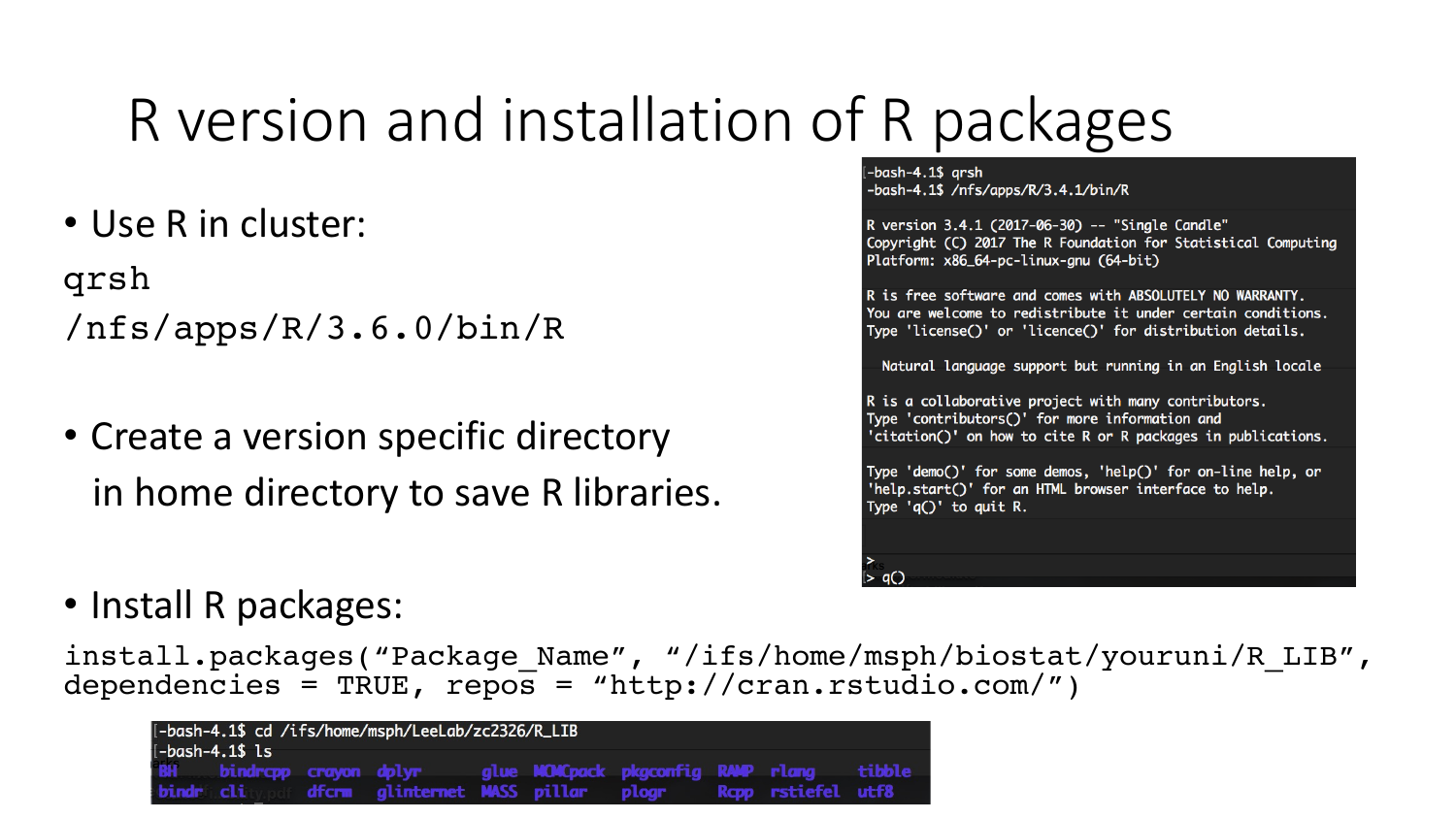## Submitting Jobs

qsub runR.sh refund.R # passing this R file to \$1 in the shell file.

qdel delete a job qstat check job status # r: running , t: transfering qdel -u username kill all jobs submitted by user username del -j jobID qacct  $-j$  4964255 # tells every things about the job, memory/time it takes;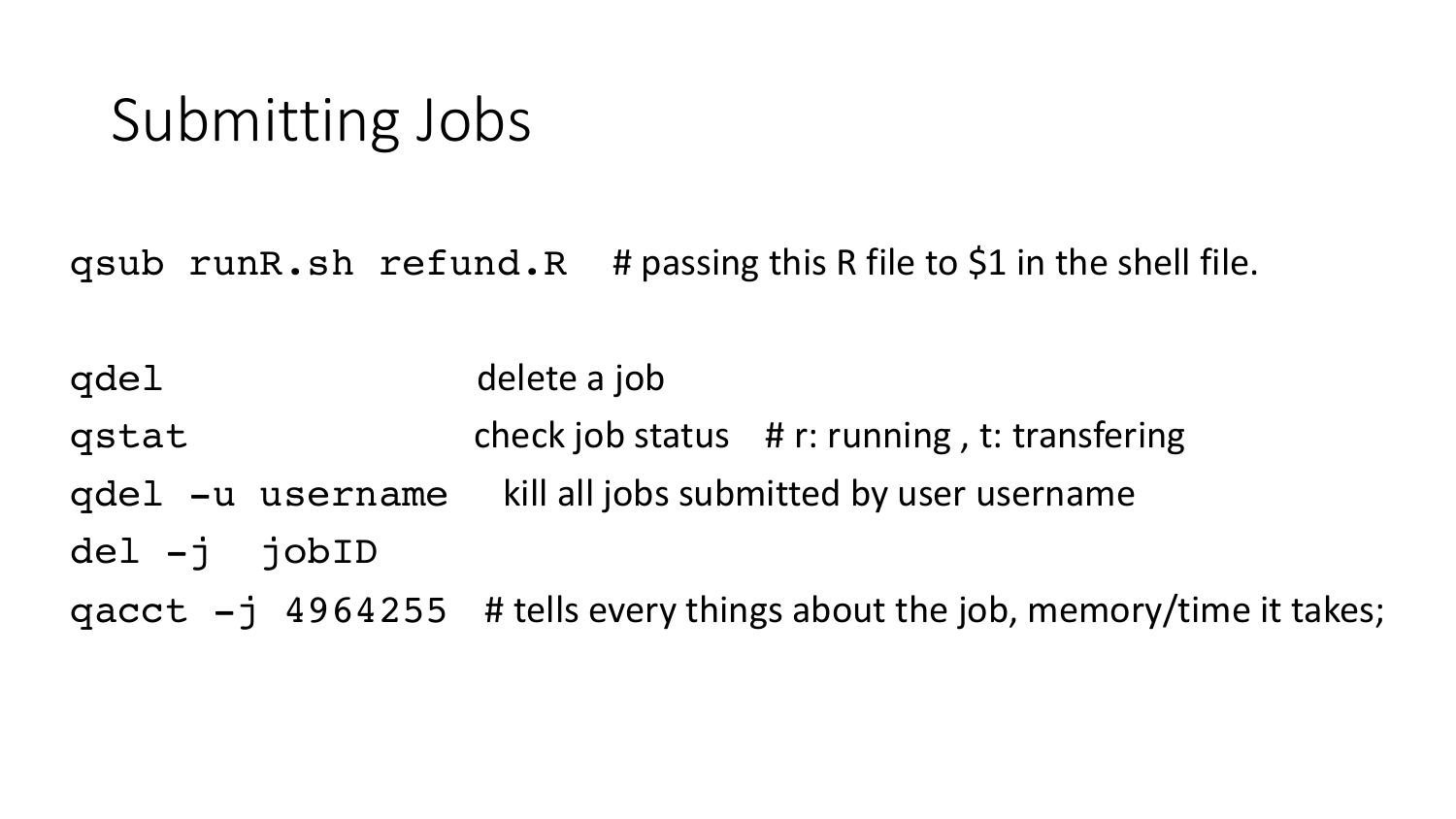# Submitting Jobs - Write a Shell file

- -S /bin/bash telling it this is a bash script
- #! /bin/sh indicating this is a shell doc
- -cwd change working directory results go under this directory
- -l mem =1G memory you require in the cluster
- $-l$  time =  $01:10:00$  time in hour:minute:second
- -N R-code simu the name of the result file will be this
- -j y error file & result file, generate those two files into one
- $SCRIPT = $1$  place holder for my R code

file.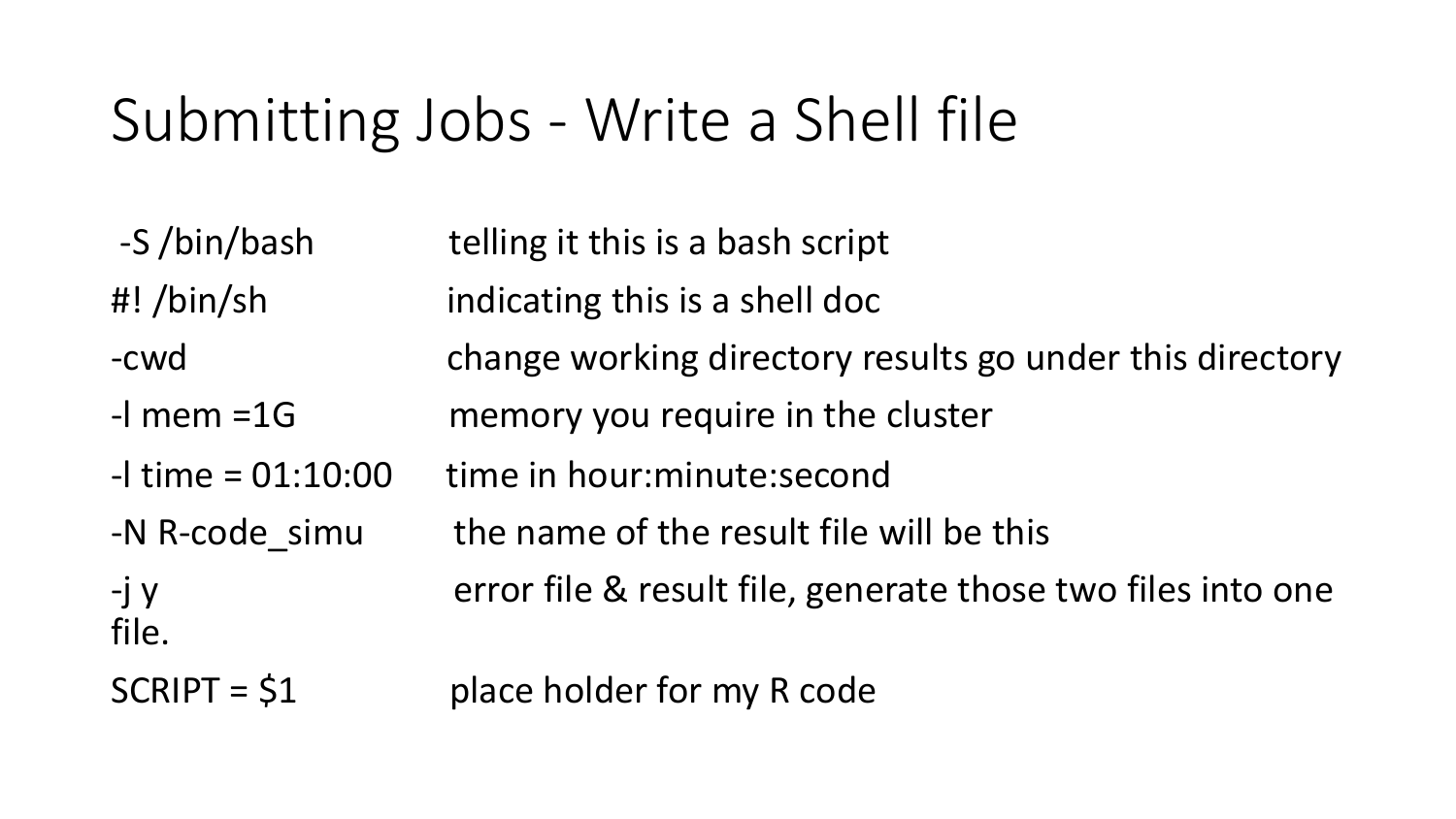## Submitting Jobs - Shell file example

#!/bin/sh #\$ -cwd -S /bin/bash  $#S -1$  mem=1G  $#S -1$  time=:5:  $#$ \$ -N R-code simu -j y

SCRIPT=\$1

R=/nfs/apps/R/3.1.1/bin/R

R\_LIBS\_USER=/ifs/home/msph/LeeLab/zc2326/R\_LIB:/ifs/scratch/msph/software/R /Iibrary311:/ifs/scratch/msph/software/R/library:\$R LIBS USER

 $$R}$  --vanilla <  $${SCRIPT}$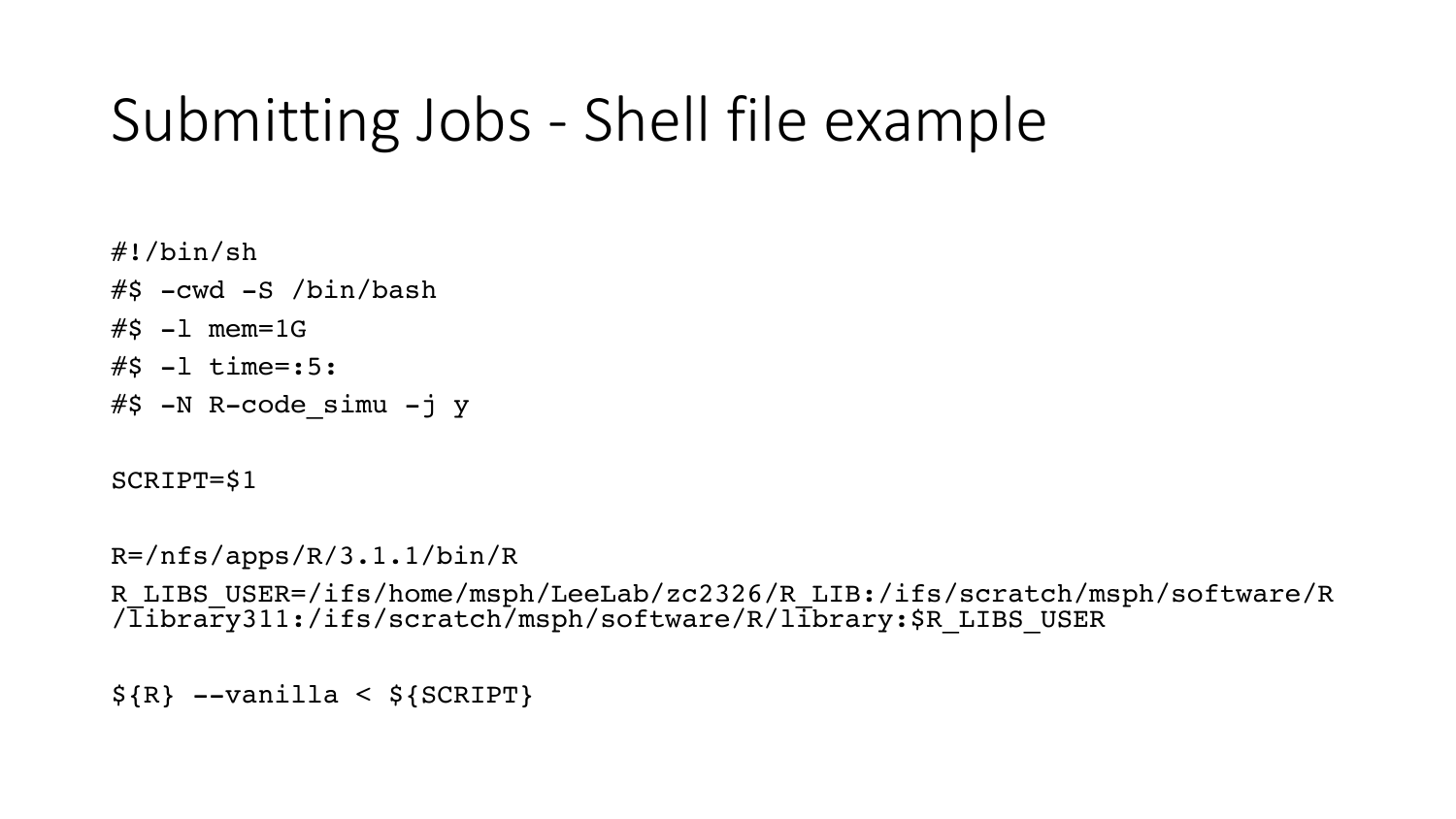# Submitting Jobs – Parallel computing

 $\triangleright$  Parallel computation via multiple tasks under a single job

- Use task id to specify simulation setting
- Always remember to include code in R script for saving results.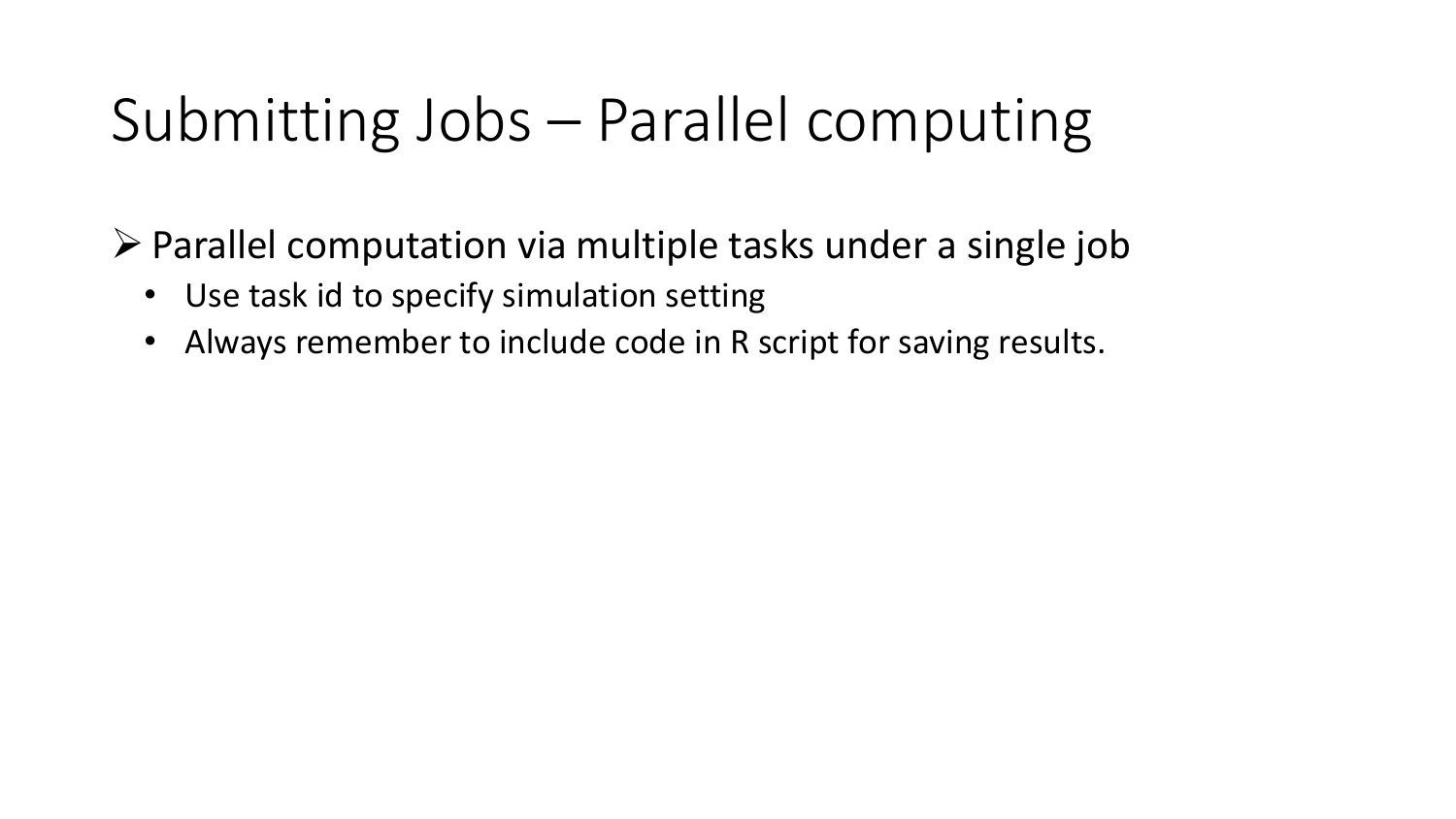- Example 1 (Simulation):
- 3 parameters: R, m, n

Here are the possible values of these parameter:

 $R = (80, 100)$  $m = (1, 2, 3)$  $n = (20, 25, 30)$ 

You have a fancy Simulation function: fun(R, m, n)

Want to run simulation for all possible combinations of the parameters.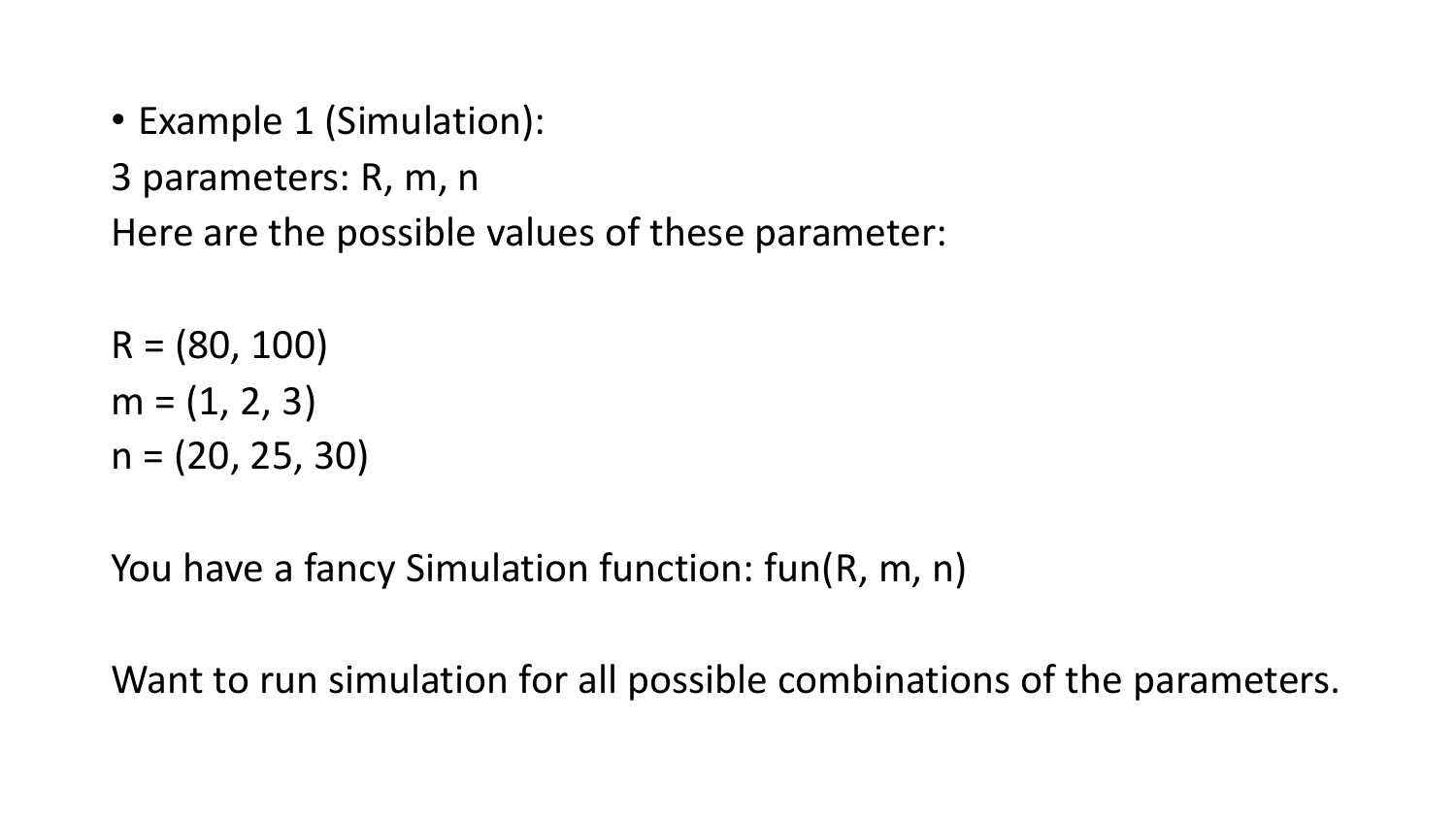#!/bin/bash #\$ -cwd -l mem=3g, time=00:10:00 -S /bin/bash -N JOBa1 -j y -t 1-18

#### example1.sh surrind=\$SGE\_TASK\_ID

 $R = /nfs/apps/R/3.6.0/bin/R$ export R\_LIBS\_USER=/ifs/home/msph/biostat/zc2326/R\_LIB:/ifs/scratch/msph/software/R/library360:/ ifs/scratch/msph/software/R/library:\$R\_LIBS\_USER

 $$R$  --vanilla --args \$currind < example1.R

example1.R

```
qsub example1.sh example1.R
```

```
|args<-commandArgs(TRUE)
 2 currind <-as.integer(args[1])
    print(currind)
 3
 \overline{4}5 R.candi <- c(rep(80, 9), rep(100, 9))
 6 m.candi <- rep(c(rep(1, 3), rep(2, 3), rep(3, 3) ) , 2)
    n.candi \leftarrow rep(c(20, 25, 30), 6)8
    para <- cbind( R.candi, m.candi,n.candi)
 9
10
11 \cdot fun <- function(R, m, n){
      Q = R + m + n1213c(R, m, n, Q)
14}
15
16 \cdot for (ii in 1:length(R.candi)){
     if(ii==currind) {
17 -18
        t <- fun( para[ii,1], para[ii,2], para[ii,3])
19
20
    |}
21
22
-23
   \mathsf{write.csv(t, file = paste0("res", currind, ".csv"))
```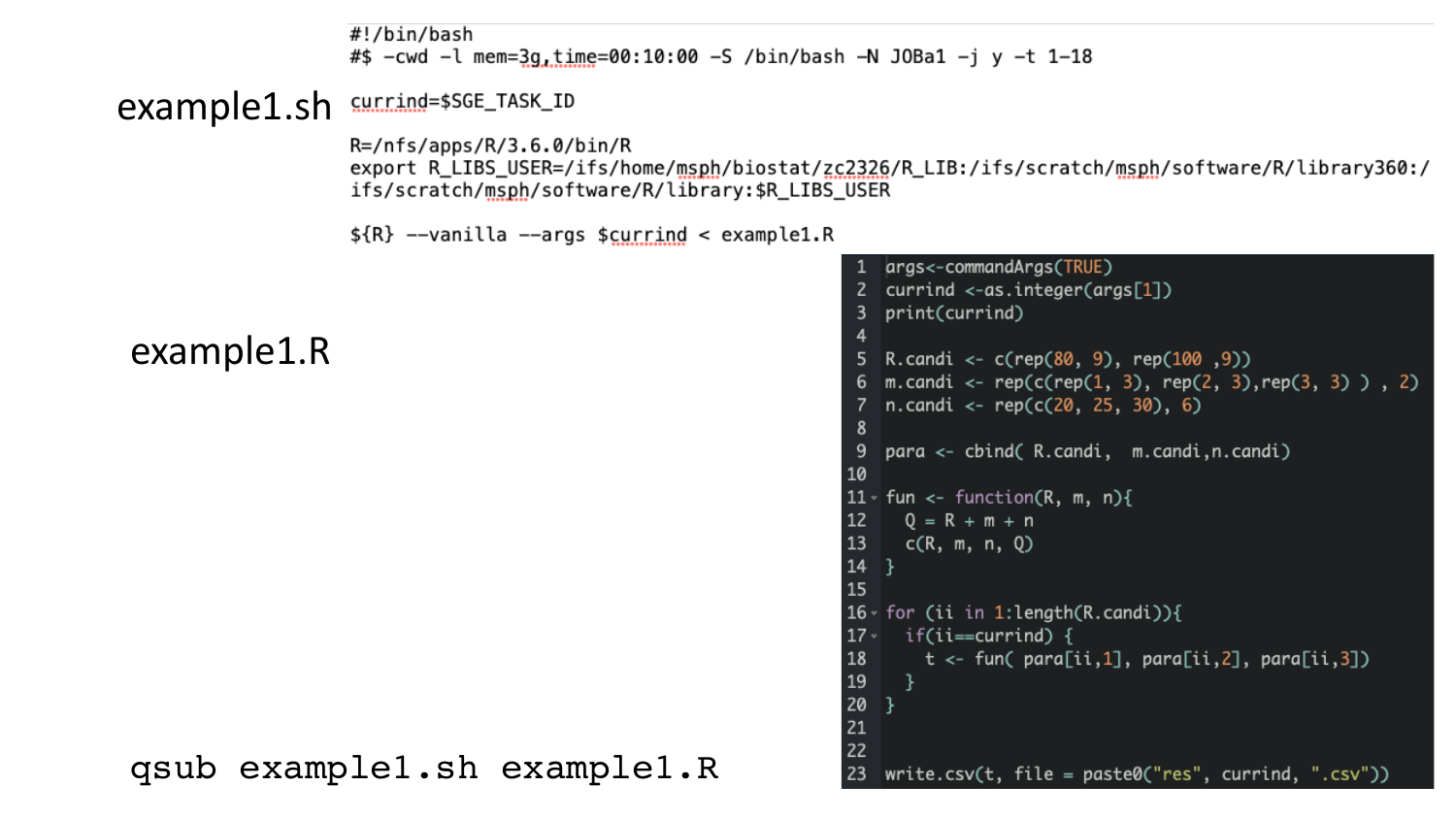- Example 2 (Bootstrap):
- In order to conduct 10,000 bootstraps, you can split the job into 10 separate jobs, each with 1,000 bootstraps.
- Each job returns a csv file with the results. Then combine all results and do the analysis. # Bootstrap

```
args<-commandArgs(TRUE)
currind <- as.integer(args[1])
print(currind)
B < -1000for (ii in 1:10) {
  if(i == currind) {
    for (i \in \{1: B\}p.res <- BS_EM_ABO(260, 270, 420, 70, 10000)
write.csv(p.res, file = paste0("thirdproblem", currind, ".csv"))
```